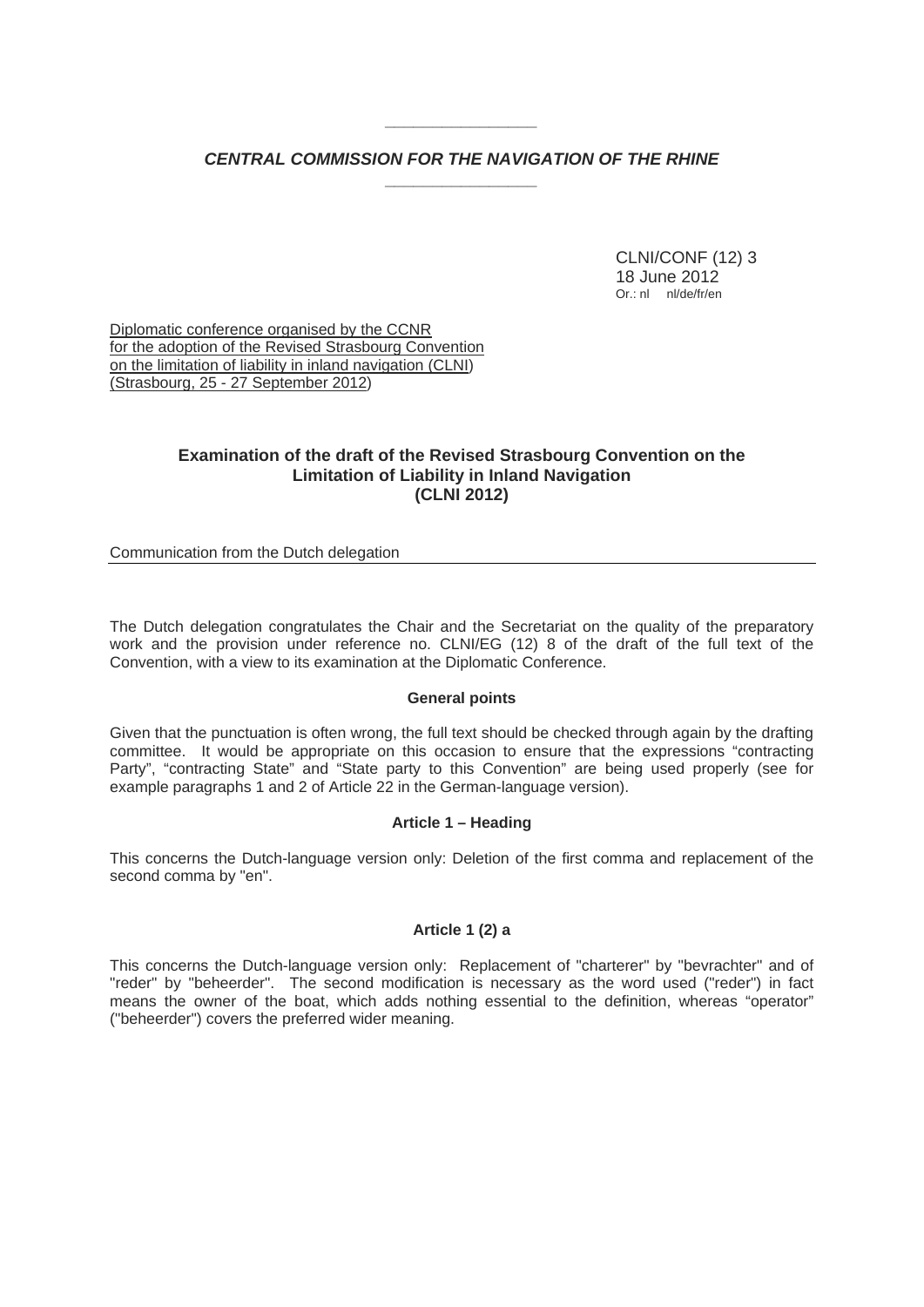### **Article 1 (2) e**

The current Dutch-language version defines all waterways as being "all inland stretches of water, including lakes". All the other language versions refer to "all inland waterways, including lakes". This apparently restrictive definition is unclear, as there is no indication of what makes an inland waterway navigable. Also, application of the CLNI is determined by specific damage (within the meaning of paragraph 1 of Article 15) and a restriction of the general expression is unnecessary. The Dutch delegation therefore proposes altering the text in all the other language versions in line with the wording used in the Dutch-language version.

#### **Article 3 a**

The Dutch delegation welcomes the purpose of the final meeting of the working group to clarify the text in order to state clearly that the special compensation rendered possible by the 1989 International Convention on Salvage is also included in the claim excepted from limitation. In the meantime it has become apparent that a direct, explicit reference to this Convention raises a number of objections. Nevertheless, we do not think the wording adopted is sufficiently clear. We propose that the CLNI should adopt the wording used in the 1999 International Convention on Arrest of Ships. This part of the sentence would then be drafted as follows in English: "including, if applicable, special compensation relating to salvage operations in respect of a ship which by itself or its cargo threatened damage to the environment"

### **Article 6 (1) c**

This concerns the Dutch-language version only: Replacement of "des" by "van de".

### **Article 6 (3)**

This concerns the Dutch-language version only: Replacement of "voor" by "op" (two occurrences).

## **Article 7**

The Dutch delegation feels that the present wording does not adequately express that a number of funds will be set up and that the difference compared with Article 6 is likely to be confusing. We therefore propose adapting the wording of the existing text of Article 8; the first sentence of Article 7 would then read as follows:

"The limits of liability for a vessel carrying dangerous goods in respect of claims arising in respect of damage resulting directly or indirectly from the dangerous nature of the goods, shall be calculated as follows:"

For the sake of coherency with the Articles of the Convention, we also propose dividing the Article into two paragraphs; in the Dutch-language version, the second paragraph would then start with "When the amount …".

### **Article 9 (3)**

This concerns the Dutch-language version only: Replacement of "aan de hand" by "op grond".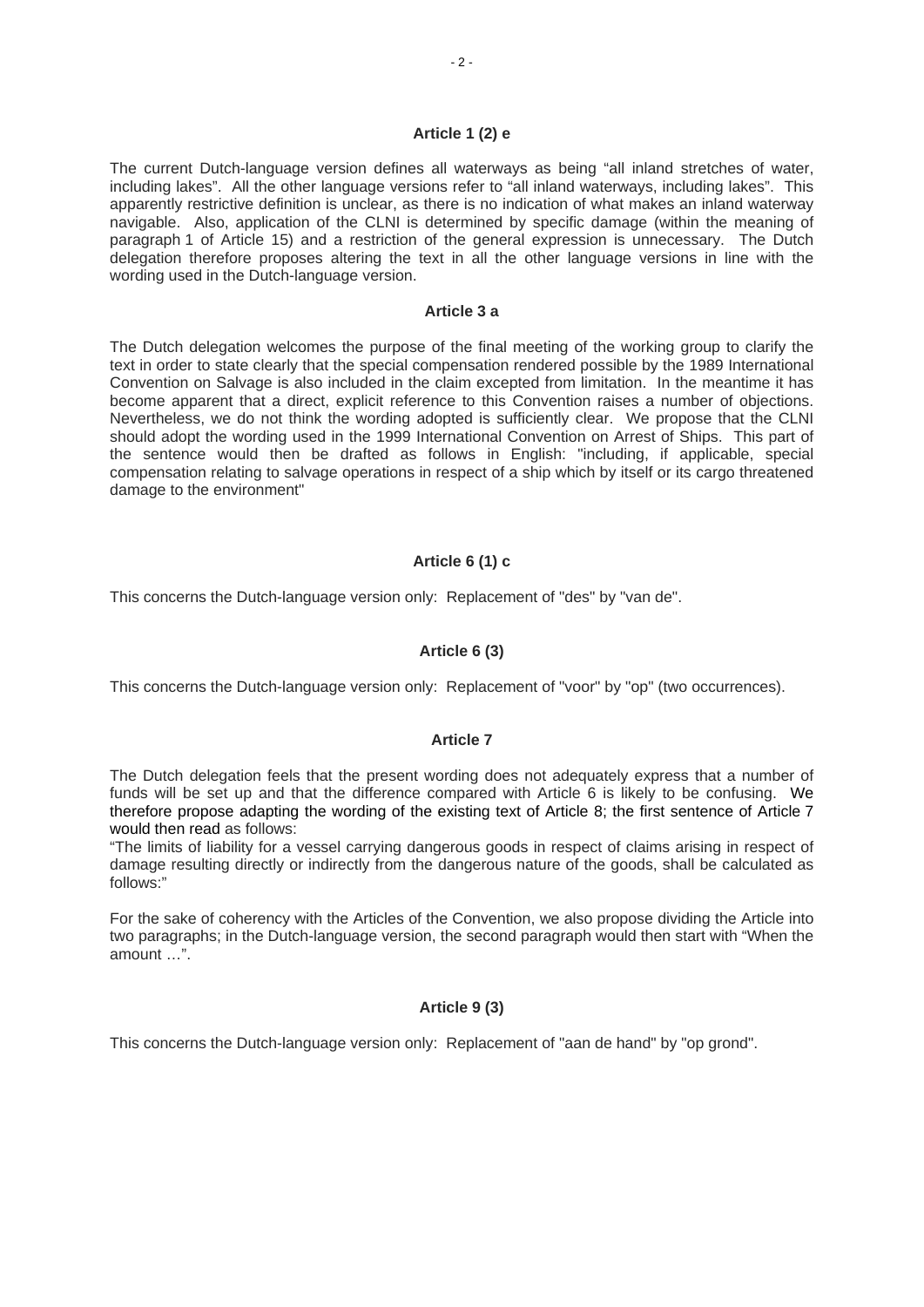#### **Article 14 (1)**

The Dutch delegation maintains its position that the wording of Article 14, which no longer authorises the Dutch system to remove wrecks and damaged structures, should be withdrawn. The room for manoeuvre supplied by the possibility provided by Article 2 (1) d) and e) to subject claims to the limitation of liability is insufficient in these cases, given the specific features of the Dutch system. We are not able to accept alterations to the text that would have an impact on the Dutch system. In real terms, the Dutch delegation proposes maintaining the wording of the CLNI currently in force.

#### **Article 15bis**

The proposal of the French delegation aimed at clarifying the application in time of the ceilings is no longer included in the text, as it appears that this aspect has been taken into account by adding the following words to Article 20 (3) and Article 21 (8): "The amended amounts shall however only apply to claims arising from an incident that occurred after the amendment entered into force." The Dutch delegation proposes clarifying the text by deleting this sentence and inserting it in Article 15 a), as the French delegation proposed.

## **Article 15 (1)**

The words added to the current version of the CLNI cause confusion, particularly since the passage, manifestly inserted to provide clarification, is drafted in the conditional tense. The Dutch delegation proposes reverting to the original wording. The first sentence would then read as follows: "This Convention shall apply to the limitation of the liability of the owner of a vessel or a salvor at the time of the incident giving rise to the claims when …". This return to the original text is more in keeping with Article 14, leaving no room for confusion.

#### **Article 15 (2) b**

In Dutch, the title of the AGN does not take a capital letter after the word "Verdrag" and should be written as follows: "Europees Verdrag inzake hoofdwaterwegen die van internationaal belang zijn (AGN)".

#### **Article 20 (1)**

As the date for adopting the text has in the meantime been set as 27 September 2012, the text in brackets may be replaced by the actual date. The Dutch delegation proposes inserting the date of 21 December 2017 as the date in brackets, in place of the present text: "the last day of the year five years after adoption of the Convention".

#### **Article 20 (3) and Article 21 (8)**

In the sentence "The revised limits shall be binding on any State becoming a party to this Convention after adoption of the revision" fails to indicate a date for entry into force. The Dutch delegation therefore proposes amending the sentence as follows in all the languages: "Any State that becomes a Party to this Convention after revised limits have been adopted shall be bound by them from the date indicated in the first sentence."